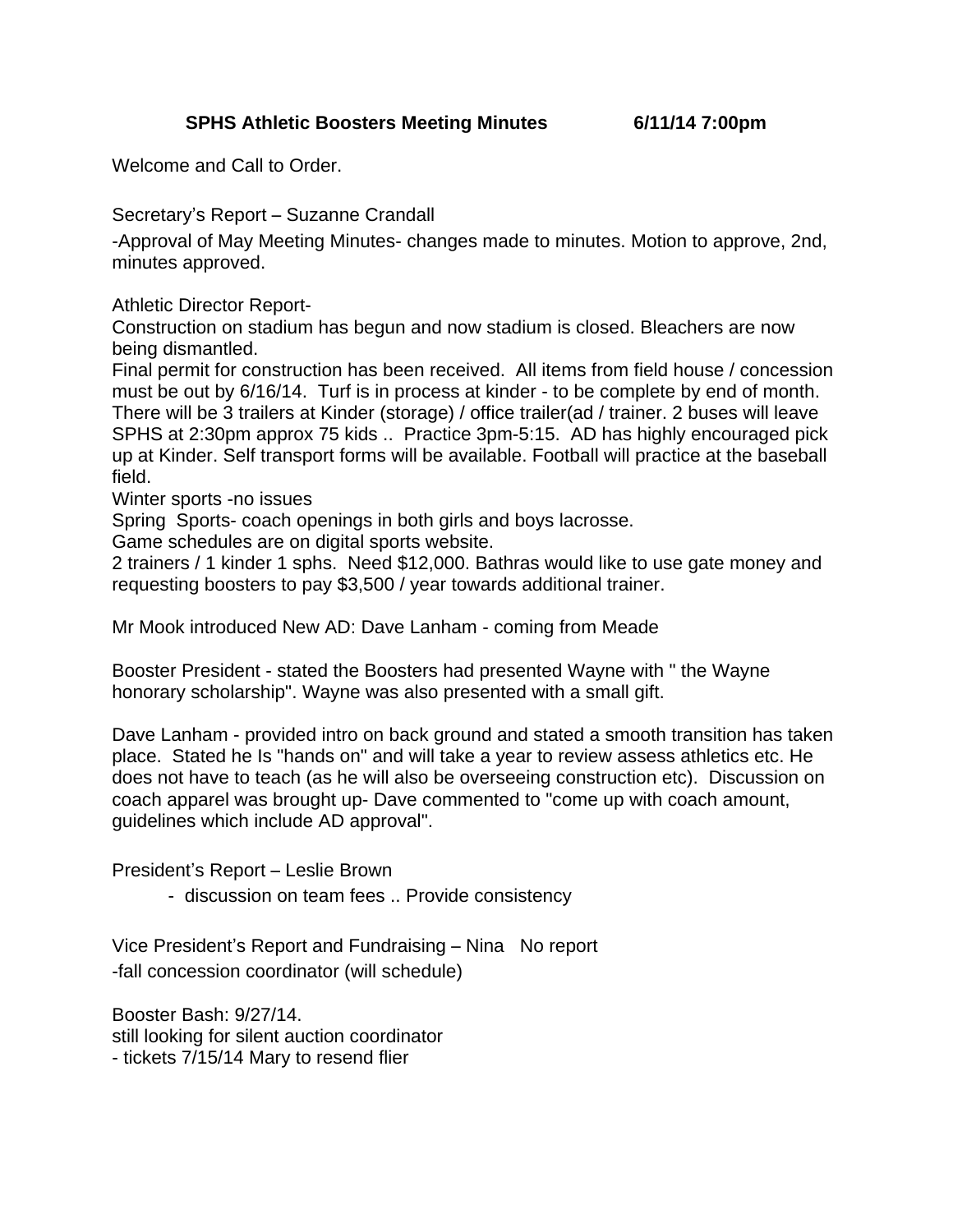Treasurers' Report – Catherine Myers

- question Re: PO Box - do we need to have or can we save this expense. Mr. Mook stated no problems to cancel PO Box.

- letterhead need to be ordered

- postage meter-- was brought up as means to save money.

- credit fees -need to meet with Brian re : credit fees

Membership Report – Becky Hogan (not present)

Boosters Representative Liaison Report– Mary Storch looking for replacement

Website Report – Tara Glick (not present)

Athletic Director's Report –Wayne Mook

Administration Report - Mr. Smith(no report)

New Business/Old Business

- website coord

- booster rep Liaison

Approval for Boosters to supplement cost of trainer to add 2nd trainer \$3,500 / year. Motion was made , 2nd, All in favor. No abstentions- Approved.

- concessions for football : 3 homes games ... Senior nite / home coming / JV before
- Dave suggesting a concession chair parent---
- looking for concession stand committee chair.....

- come up with ways to promote community to still go ... Student body ... Middle school

-Dave to call old mill ad - to see if they want to run concessions for our games ??

Need:

-concession stand committee chair (confirm after Dave contacts Old Mill AD if still needed)

-website coordinator

-silent auction coordinator

Adjournment.

Next Meeting is September. Media Center.